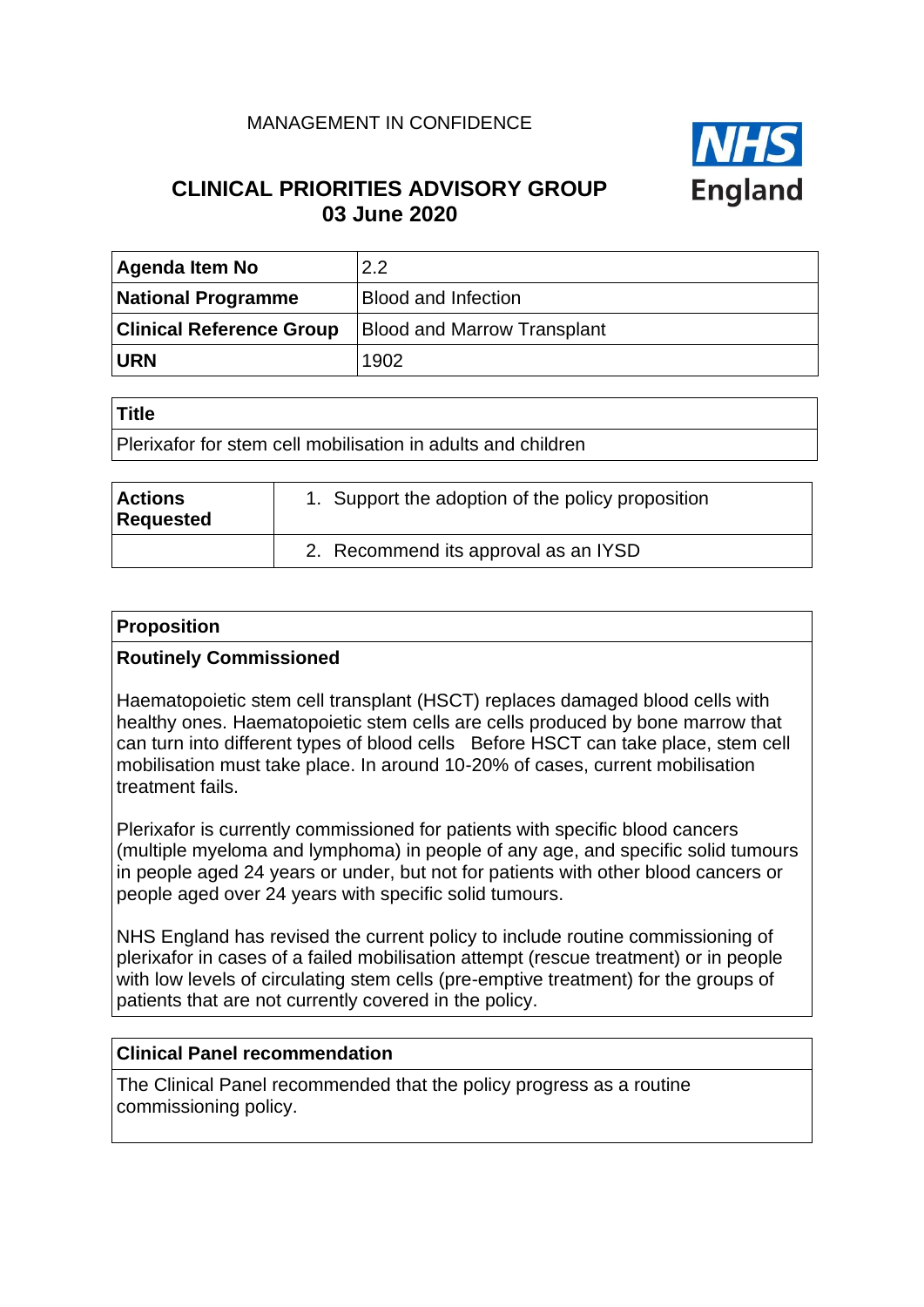|    | The committee is asked to receive the following assurance:                                                                                                                                                                                                                       |  |  |
|----|----------------------------------------------------------------------------------------------------------------------------------------------------------------------------------------------------------------------------------------------------------------------------------|--|--|
| 1. | The Head of Clinical Effectiveness confirms the proposal has completed the<br>appropriate sequence of governance steps and includes an: Evidence<br>Review; Clinical Panel Report.                                                                                               |  |  |
| 2. | The Head of Acute Programmes confirms the proposal is supported by an:<br>Impact Assessment; Engagement Report; Equality and Health Inequalities<br>Impact Assessment; Clinical Policy Proposition. The relevant National<br>Programme of Care Board has approved these reports. |  |  |
| 3. | The Director of Finance (Specialised Commissioning) confirms that the impact<br>assessment has reasonably estimated a) the incremental cost and b) the<br>budget impact of the proposal.                                                                                         |  |  |
| 4. | The Clinical Programmes Director (Specialised Commissioning) confirms that<br>the service and operational impacts have been completed.                                                                                                                                           |  |  |

| The following documents are included (others available on request): |                                                    |  |
|---------------------------------------------------------------------|----------------------------------------------------|--|
| 1.                                                                  | <b>Clinical Policy Proposition</b>                 |  |
| 2.                                                                  | <b>Engagement Report</b>                           |  |
| 3.                                                                  | <b>Evidence Summary</b>                            |  |
| $\overline{4}$ .                                                    | <b>Clinical Panel Report</b>                       |  |
| 5.                                                                  | Equality and Health Inequalities Impact Assessment |  |

## **Table 1**

**Evidence review 1: Plerixafor for stem cell mobilisation in people aged over 24 years with non-haematological solid tumours who are receiving autologous haematopoietic stem cell transplantation**

| No | <b>Metric</b>                             | Summary from evidence review |
|----|-------------------------------------------|------------------------------|
| 1. | Survival                                  |                              |
| 2. | Progression<br>free survival              |                              |
| 3. | <b>Mobility</b>                           |                              |
| 4. | Self-care                                 |                              |
| 5. | <b>Usual</b><br>activities                |                              |
| 6. | Pain                                      |                              |
| 7. | Anxiety /<br>Depression                   |                              |
| 8. | Replacement<br>of more toxic<br>treatment |                              |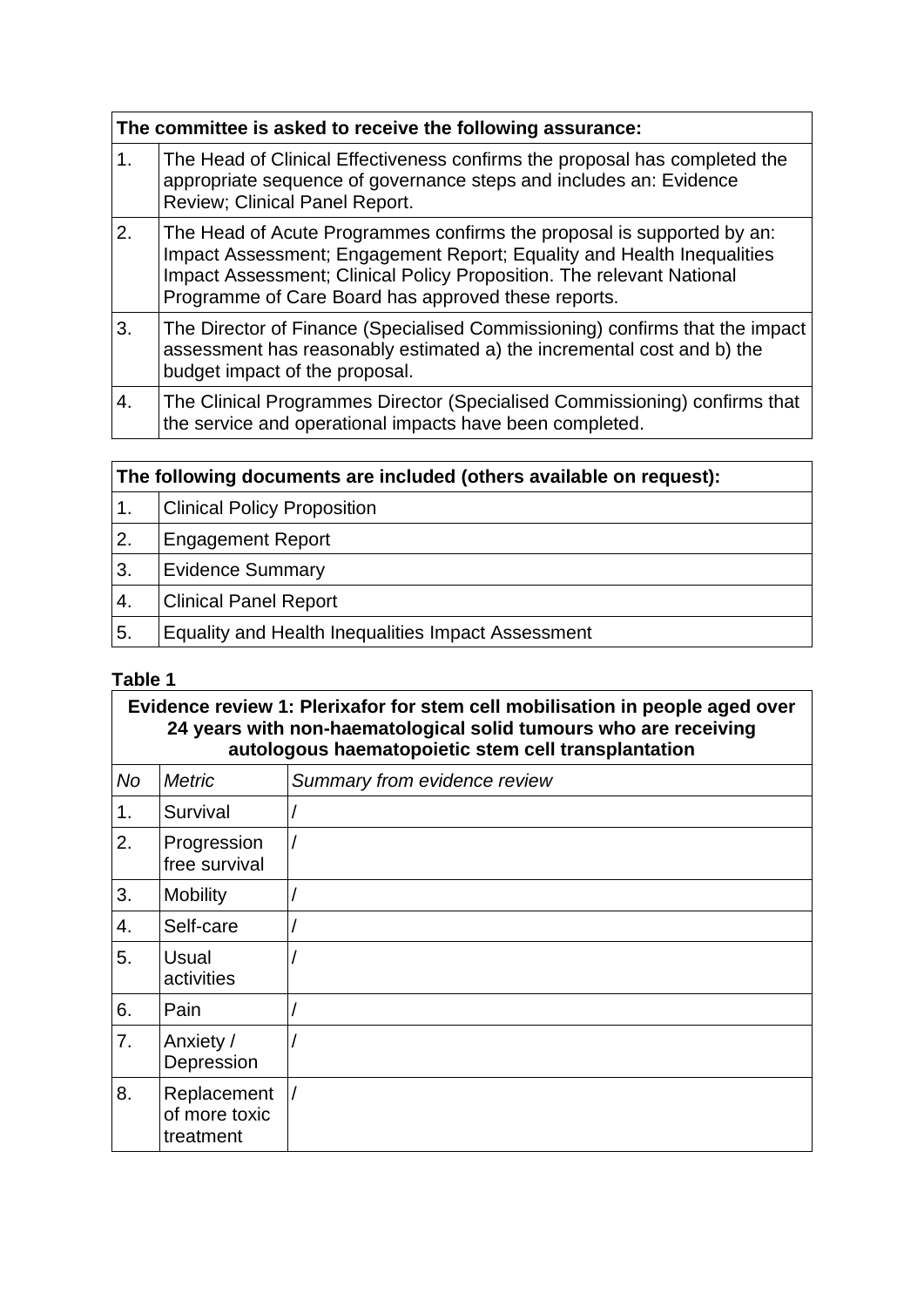| 9.  | Dependency<br>on care giver /<br>supporting<br>independence |                                                                                                                                                                                                                                                                                                                                                                                                                                                                                                                                                                                                                                                                                                                                                                                                                                                                                                                                                                                                                                                                                                                                                                                                                                                                                                                                                                                                                                                                                                                                                                                                                                                                                                     |
|-----|-------------------------------------------------------------|-----------------------------------------------------------------------------------------------------------------------------------------------------------------------------------------------------------------------------------------------------------------------------------------------------------------------------------------------------------------------------------------------------------------------------------------------------------------------------------------------------------------------------------------------------------------------------------------------------------------------------------------------------------------------------------------------------------------------------------------------------------------------------------------------------------------------------------------------------------------------------------------------------------------------------------------------------------------------------------------------------------------------------------------------------------------------------------------------------------------------------------------------------------------------------------------------------------------------------------------------------------------------------------------------------------------------------------------------------------------------------------------------------------------------------------------------------------------------------------------------------------------------------------------------------------------------------------------------------------------------------------------------------------------------------------------------------|
| 10. | Safety                                                      | This outcome looks at the number of people using plerixafor<br>who had adverse events during the study. These may or may<br>not have been side effects been caused by the study<br>treatment.<br>No treatment-related adverse effects were reported in the<br>study in the first study in 33 people with various non-<br>haematological tumours. In the second study in 21 men with<br>germ cell tumours, 8 men (38%) reported 17 adverse events<br>felt to be possibly, probably or definitely related to plerixafor.<br>None of the events were classified as serious. One man<br>experienced chills, which were moderate in severity. All other<br>adverse events were considered mild. They included<br>diarrhoea (n=3), nausea (n=2), injection site reactions (n=3),<br>bone pain ( $n=2$ ), chills ( $n=1$ ), neck pain ( $n=1$ ), lip swelling<br>$(n=1)$ , abnormal dreams $(n=1)$ , blurred vision $(n=1)$ and<br>fatigue (n=1). These are consistent with adverse effects listed<br>in the plerixafor summary of product characteristics.<br>Across the 2 studies, about 70% of people had rescue<br>treatment (when insufficient cells are collected) and 30% had<br>pre-emptive treatment (when not enough PBSC are circulating<br>in the blood on the day of collection). Results were not<br>reported separately for these groups. The results of the<br>second study are for adults (73%) and children combined, and<br>all diagnoses combined. The 2 studies included people both<br>under and over 24 years of age. Both studies were small,<br>uncontrolled, retrospective observational studies at high risk of<br>bias and confounding. No statistical analyses were reported. |
| 11. | Delivery of<br>intervention                                 |                                                                                                                                                                                                                                                                                                                                                                                                                                                                                                                                                                                                                                                                                                                                                                                                                                                                                                                                                                                                                                                                                                                                                                                                                                                                                                                                                                                                                                                                                                                                                                                                                                                                                                     |

# Table 2

| <b>Metric</b><br>Summary from evidence review<br><b>No</b><br>Median<br>CD34+ is the protein expressed on the peripheral blood stem<br>cells (PBSC) that can be detected and measured. This<br>CD34+ cell<br>outcome looks at the number of CD34+ cells that were<br>collection<br>yields after<br>typically collected after plerixafor was used to help dislodge<br>mobilisation<br>circulating in the blood, which is known as mobilisation. The<br>with<br>median value was used, which is the middle value from the<br>plerixafor<br>range of results received across all the participants in the<br>plus<br>study. Successful mobilisation of cells from the bone marrow<br>granulocyte-<br>colony<br>was defined as collection of at least 2 million CD34+ cells/kg |  |                                                             |
|---------------------------------------------------------------------------------------------------------------------------------------------------------------------------------------------------------------------------------------------------------------------------------------------------------------------------------------------------------------------------------------------------------------------------------------------------------------------------------------------------------------------------------------------------------------------------------------------------------------------------------------------------------------------------------------------------------------------------------------------------------------------------|--|-------------------------------------------------------------|
|                                                                                                                                                                                                                                                                                                                                                                                                                                                                                                                                                                                                                                                                                                                                                                           |  |                                                             |
|                                                                                                                                                                                                                                                                                                                                                                                                                                                                                                                                                                                                                                                                                                                                                                           |  | the stem cells from the bone marrow and increase the amount |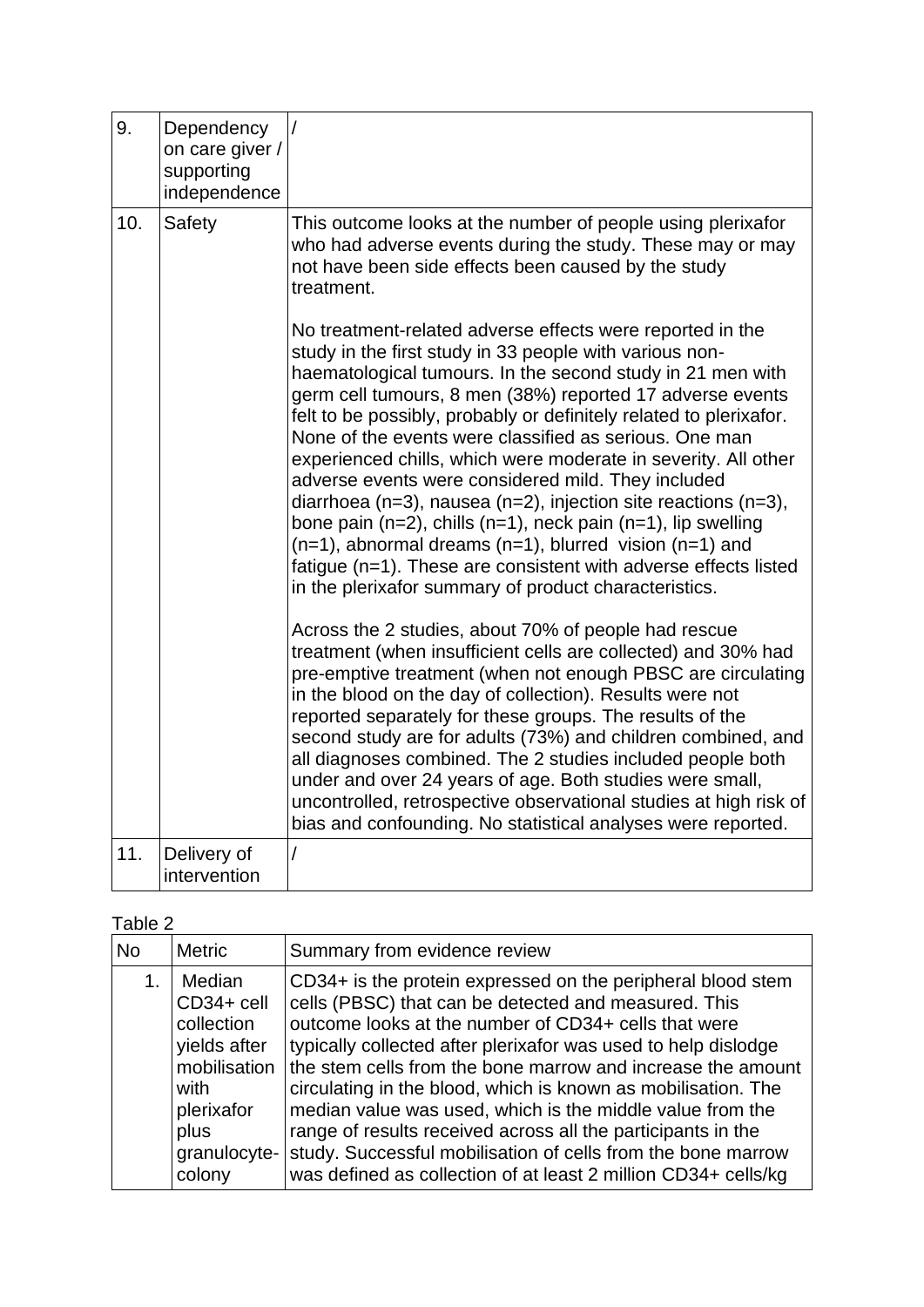|    | stimulating<br>factor (G-<br>CSF, a                                      | during treatment with plerixafor plus G-CSF (with or without<br>chemotherapy).                                                                                                                                                                                                                                                                                                                                                                                                                                                                                                |
|----|--------------------------------------------------------------------------|-------------------------------------------------------------------------------------------------------------------------------------------------------------------------------------------------------------------------------------------------------------------------------------------------------------------------------------------------------------------------------------------------------------------------------------------------------------------------------------------------------------------------------------------------------------------------------|
|    | growth<br>factor)                                                        | In the study in 21 men with germ cell tumours, a median of 3.2<br>million CD34+ cells/kg were collected. In the second study in<br>33 people (79% male, 73% adults) with various non-<br>haematological tumours (mainly germ cell tumours, Ewing<br>sarcomas, Wiscott-Aldrich disease and neuroblastomas), a<br>median of 4.1 million CD34+ cells/kg were collected.                                                                                                                                                                                                          |
| 2. | Number of<br>participants<br>collecting ≥2<br>x 106<br>CD34+<br>cells/kg | This outcome looks at the number of people in whom at least<br>2 million CD34+ cells/kg were collected after mobilisation<br>using plerixafor and G-CSF (with or without chemotherapy),<br>meaning they were potentially eligible for haematopoietic stem<br>cell transplantation (HSCT).                                                                                                                                                                                                                                                                                     |
|    |                                                                          | In the study in 21 men with germ cell tumours, at least 2<br>million CD34+ cells/kg were collected in 17 people (81%). In<br>the study in 33 people with various non-haematological<br>tumours, enough cells for transplant were collected in 28<br>people (85%).                                                                                                                                                                                                                                                                                                             |
|    |                                                                          | These results suggest that using plerixafor to help mobilise<br>stem cells results in enough cells to proceed to HSCT in about<br>8 out of 10 adults with solid tumours (mainly men with germ<br>cell tumours).                                                                                                                                                                                                                                                                                                                                                               |
|    |                                                                          | See 'Safety' Outcome 10, Table 1 for limitations.                                                                                                                                                                                                                                                                                                                                                                                                                                                                                                                             |
| 3. | Median<br>peak<br>peripheral<br>blood<br>CD34+cell<br>count              | This outcome looks at the maximum number of CD34+ cells<br>typically circulating in the peripheral blood after stem cell<br>mobilisation using plerixafor and G-CSF (with or without<br>chemotherapy). The median value was used, which is the<br>middle value from the range of results received across all the<br>participants in the study.                                                                                                                                                                                                                                |
|    |                                                                          | In the study in 33 people with various non-haematological<br>tumours, the median peak CD34+ cell count was 32<br>million/litre (range 9 to 250 million/litre) after plerixafor<br>treatment. This was a median 5.3-fold increase compared with<br>baseline (4 million/litre).                                                                                                                                                                                                                                                                                                 |
|    |                                                                          | This suggests that treatment with plerixafor increases the<br>number of CD34+ cells in the circulating peripheral blood,<br>increasing the chance of collecting enough cells for HSCT.<br>This result is for adults (73%, not all aged over 24 years) and<br>children, and all diagnoses combined. 64% of people had<br>rescue treatment and 36% had pre-emptive treatment. Results<br>were not reported separately for these groups. The study was<br>small, uncontrolled, and retrospective at high risk of bias and<br>confounding. No statistical analyses were reported. |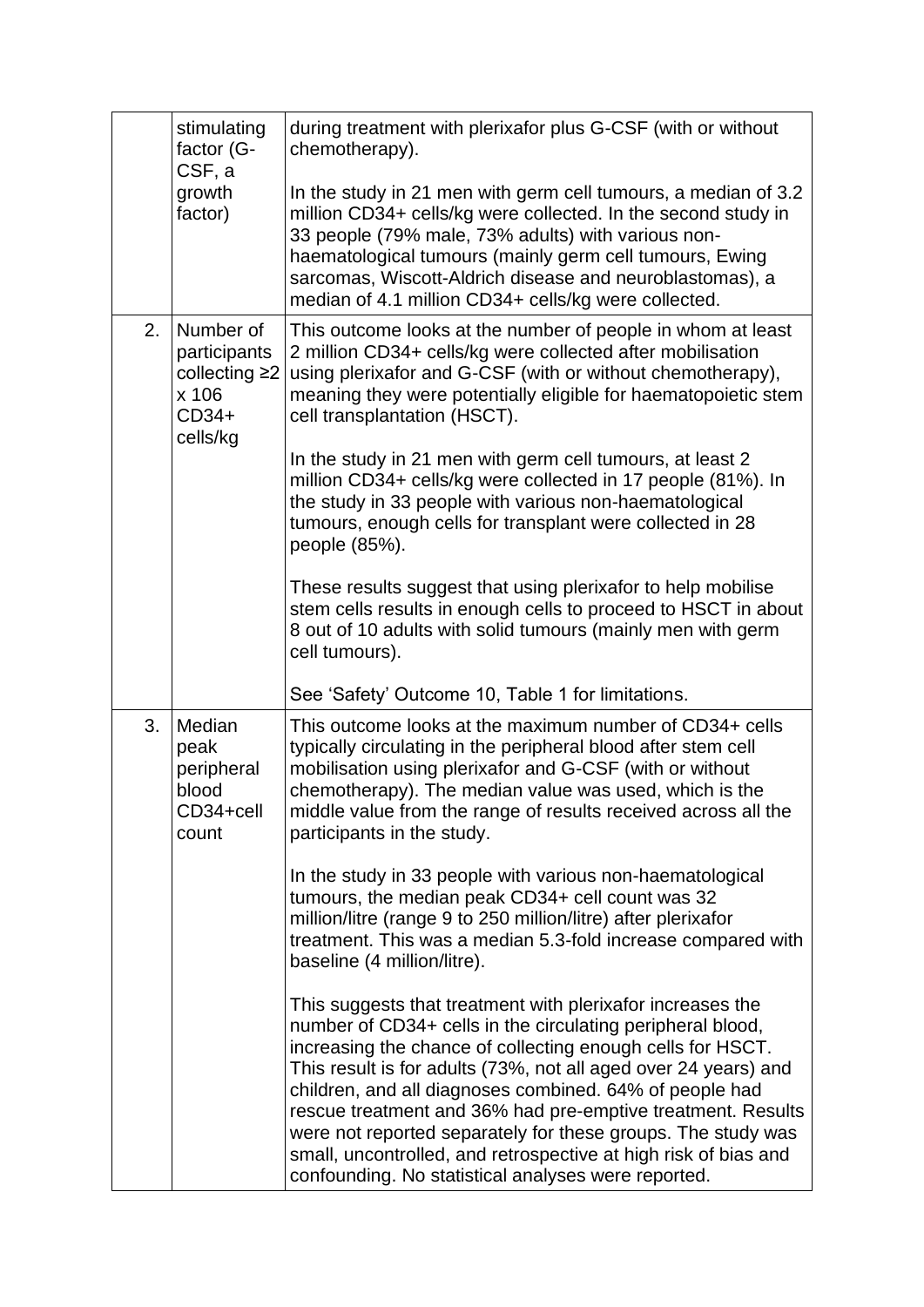| 4. | Number of<br>participants<br>proceeding                                | This outcome looks at the number of people who had HSCT<br>after receiving plerixafor and G-CSF (with or without<br>chemotherapy).                                                                                                                                                                                                                                                                                                                                                                                                                                          |
|----|------------------------------------------------------------------------|-----------------------------------------------------------------------------------------------------------------------------------------------------------------------------------------------------------------------------------------------------------------------------------------------------------------------------------------------------------------------------------------------------------------------------------------------------------------------------------------------------------------------------------------------------------------------------|
|    | to first<br>transplant                                                 | In the study in 21 men with germ cell tumours, of the 17<br>people from whom at least 2 million CD34+ cells/kg were<br>collected, 14 (82%) subsequently had HSCT (67% of the total<br>study population [14/21]). Of the 3 people who did not have<br>HSCT, 1 person died, and the reason is unknown for the other<br>2 people. 2 men who did not collect 2 million CD34+ cells/kg<br>after using plerixafor had HSCT using additional cells pooled<br>from previous collections.                                                                                            |
|    |                                                                        | In the study in 33 people with various non-haematological<br>tumours, of the 28 people from whom at least 2 million CD34+<br>cells/kg were collected, 19 (68%) had HSCT (58% of the total<br>study population [19/33]). Seven of these people had germ cell<br>tumours (all adults), 4 had Wiscott-Aldrich disease (all<br>children), 3 had Ewing sarcomas (age unclear), 1 had<br>neuroblastoma (age unclear) and 4 had other non-<br>haematological diseases (all adults). It is not reported why 9<br>people from whom enough cells were collected did not have<br>HSCT. |
|    |                                                                        | These results suggest that using plerixafor to help mobilise<br>stem cells results in HSCT in about two-thirds of adults with<br>solid tumours (mainly men with germ cell tumours). Of the<br>people who mobilised at least 2 million CD34+stem cells/kg in<br>the studies about three-quarters subsequently had HSCT.<br>See 'Safety' Outcome 10, Table 1 for limitations.                                                                                                                                                                                                 |
| 5. | engraftment<br>after first<br>transplant                               | Median time This outcome looks at the number of days for the number of<br>to neutrophil neutrophils (a type of white blood cell) to recover and reach a<br>set level (generally 0.5 x 109/L on 3 consecutive days) after<br>HSCT (known as engraftment). The median value was used,<br>which is the middle value from the range of results received<br>across all the participants in the study.                                                                                                                                                                            |
|    |                                                                        | The neutrophils engrafted after about 11 days in both studies<br>(range 9 to 18 days in the study in 21 men with germ cell<br>tumours and 9 to 12 days in the study in 33 people with<br>various non-haematological tumours). Specialists consider<br>that this appears clinically satisfactory.<br>See 'Safety' Outcome 10, Table 1 for limitations.                                                                                                                                                                                                                       |
| 6. | Median time<br>to platelet<br>engraftment<br>after first<br>transplant | This outcome looks at the number of days for the number of<br>platelets (a type of blood cell involved in blood clotting) to<br>recover and reach a set level (generally 20 x 109/L without<br>platelet transfusion on 3 consecutive days) after HSCT (known<br>as engraftment). The median value was used, which is the                                                                                                                                                                                                                                                    |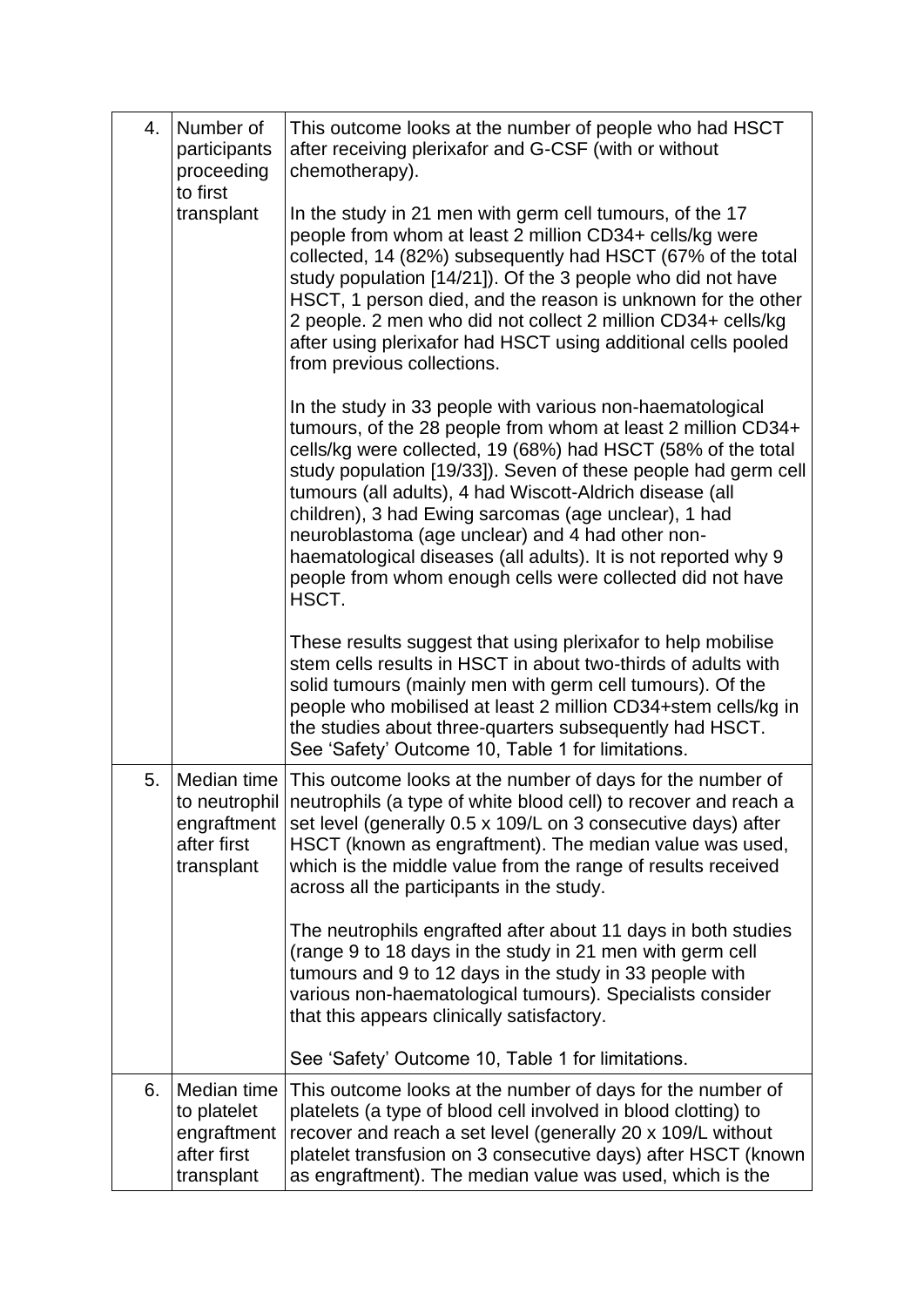|                |                                                                           | middle value from the range of results received across all the<br>participants in the study.                                                                                                                                                                                                                                                            |
|----------------|---------------------------------------------------------------------------|---------------------------------------------------------------------------------------------------------------------------------------------------------------------------------------------------------------------------------------------------------------------------------------------------------------------------------------------------------|
|                |                                                                           | The platelets engrafted after about 20 days (range 12 to 48<br>days) in the study in 21 men with germ cell tumours and 15<br>days (range 10 to 25 days) in the study in 33 people with<br>various non-haematological tumours. Specialists consider that<br>this appears clinically satisfactory.                                                        |
|                |                                                                           | See 'Safety' Outcome 10, Table 1 for limitations.                                                                                                                                                                                                                                                                                                       |
| 7 <sub>1</sub> | Number of<br>participants<br>proceeding<br>to second                      | This outcome looks at the number of people who needed a<br>second HSCT after the first was unsuccessful and the stem<br>cell graft failed.                                                                                                                                                                                                              |
|                | transplant                                                                | In the study in 21 men with germ cell tumours, 8 men (38%)<br>received a second HSCT because the stem cell graft failed.<br>None of the men experienced secondary graft failure. There<br>were no reports of early or late failure of the first graft during<br>the study in 33 people with various non-haematological<br>tumours.                      |
|                |                                                                           | See 'Safety' Outcome 10, Table 1 for limitations.                                                                                                                                                                                                                                                                                                       |
| 8.             | Median time<br>to neutrophil<br>engraftment<br>after second<br>transplant | This outcome looks at the number of days for the number of<br>neutrophils to recover and reach a set level (generally 0.5 x<br>109/L on 3 consecutive days) after the second HSCT. The<br>median value was used, which is the middle value from the<br>range of results received across all the participants in the<br>study.                           |
|                |                                                                           | The neutrophils engrafted in about 10.5 days (range 9 to 12<br>days) in the study in 21 men with germ cell tumours.<br>Specialists consider that this appears clinically satisfactory.                                                                                                                                                                  |
| 9.             | Median time<br>to platelet<br>engraftment<br>after second<br>transplant   | This outcome looks at the number of days for the number of<br>platelets to recover and reach a set level (generally 20 x 109/L<br>without platelet transfusion on 3 consecutive days) after the<br>second HSCT. The median value was used, which is the<br>middle value from the range of results received across all the<br>participants in the study. |
|                |                                                                           | The platelets engrafted after about 24 days (range 12 to 44<br>days) in the study in 21 men with germ cell tumours.<br>Specialists consider that this appears clinically satisfactory.                                                                                                                                                                  |
|                |                                                                           | See 'Median time to neutrophil engraftment after second<br>transplant' Outcome 8, Table 2 for limitations.                                                                                                                                                                                                                                              |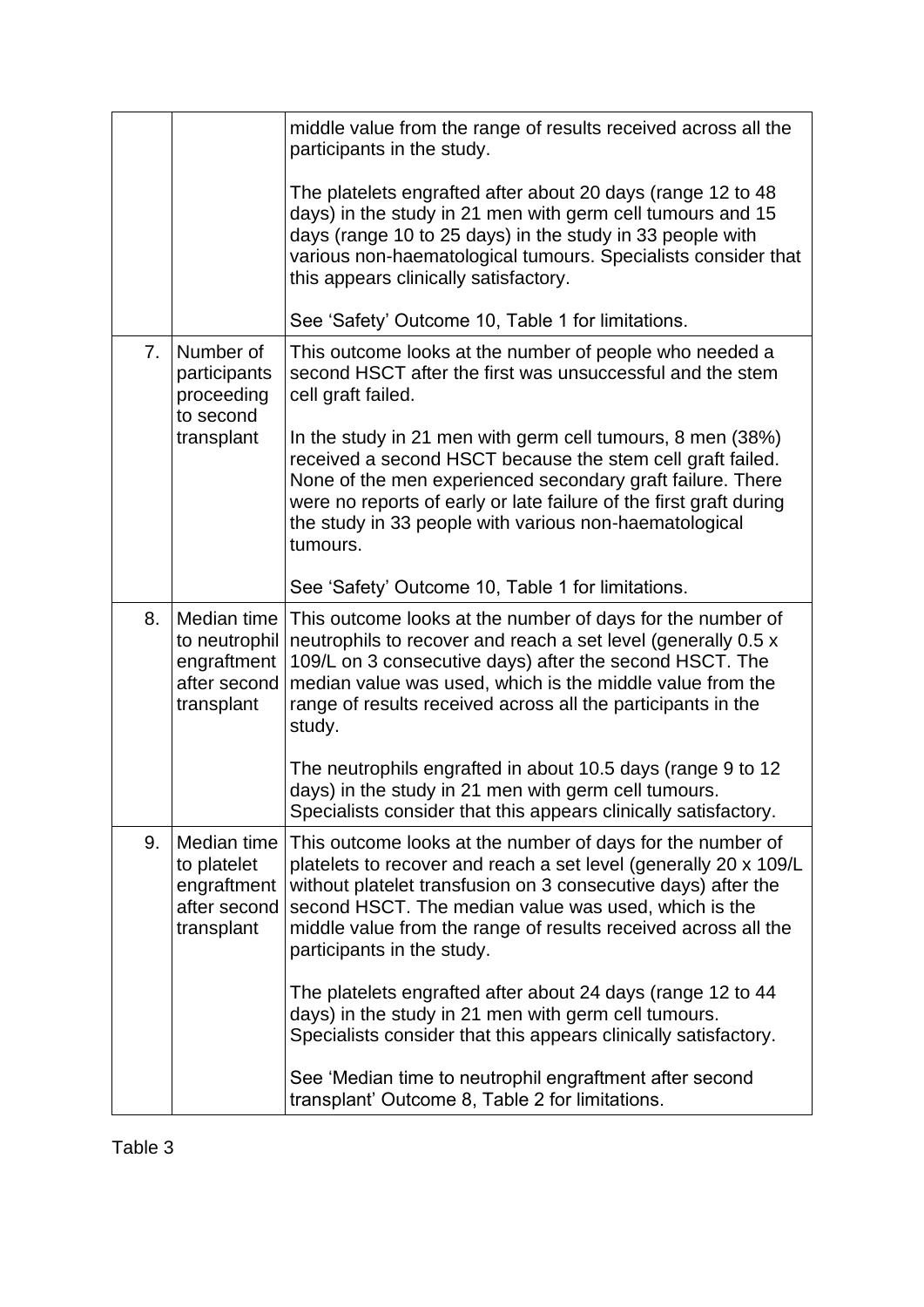### **Evidence Review 2: Plerixafor for stem cell mobilisation in people with haematological tumours (apart from multiple myeloma and lymphoma) or haematological paraneoplastic complications who are receiving autologous haematopoietic stem cell transplantation** *No Metric Summary from evidence review* 1. Survival 2. Progression free survival / 3. Mobility / 4. Self-care / 5. Usual activities / 6. Pain / 7. Anxiety / **Depression** / 8. Replacement of more toxic treatment / 9. Dependency on care giver / supporting independence / 10. Safety This outcome looks at the number of adverse events attributable to plerixafor reported over the follow-up period. No one had adverse events attributed to plerixafor. This study was small, uncontrolled, retrospective, and observational and at high risk of bias and confounding. It is therefore not possible to draw any firm conclusions on the safety and efficacy of plerixafor. No statistical analyses were reported. It is likely that the summary of product characteristics for plerixafor provides the best evidence to predict the adverse effects likely to be seen in this patient group 11. Delivery of intervention /

### Table 4

| <b>No</b> | Metric                                          | Summary from evidence review                                                                                                                                          |
|-----------|-------------------------------------------------|-----------------------------------------------------------------------------------------------------------------------------------------------------------------------|
| 1.        | Median CD34+<br>cell collection<br>vields after | CD34+ is the protein expressed on the PBSC that can<br>be detected and measured. This outcome looks at the<br>average number of CD34+ cells that were collected after |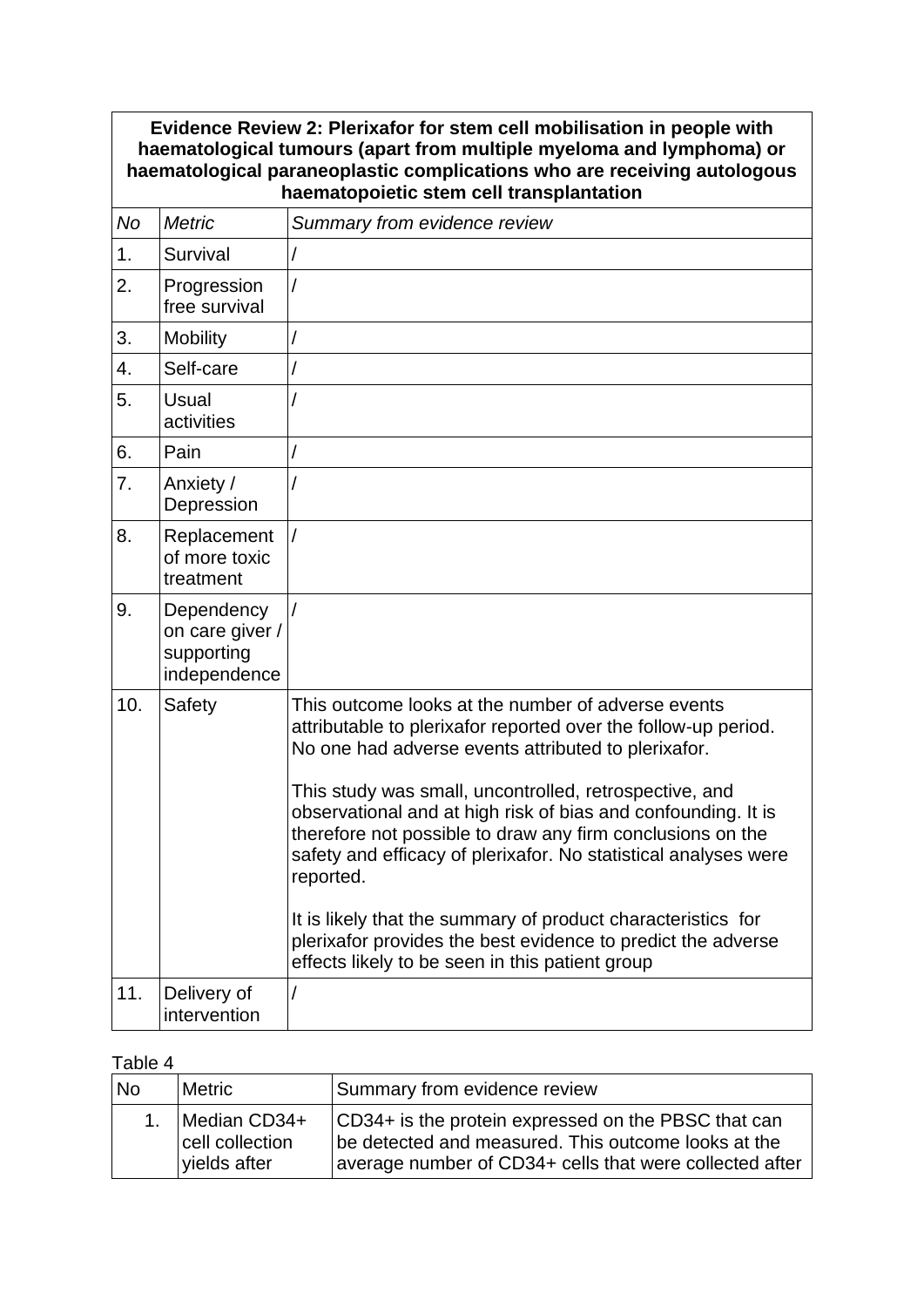|    | mobilisation with<br>plerixafor plus<br>granulocyte-<br>colony<br>stimulating factor<br>(G-CSF, a<br>growth factor) | plerixafor was used to help dislodge the stem cells from<br>the bone marrow and increase the amount circulating in<br>the blood, which is known as mobilisation. Successful<br>mobilisation of cells from the bone marrow was defined<br>as collection of between 2.5 and 5.0 million CD34+<br>cells/kg during treatment with plerixafor plus G-CSF.<br>In the 3 people with AL amyloidosis in the study who<br>received rescue treatment with plerixafor, the median<br>number of CD34+ cells collected was 5.7 x 106 cells/kg<br>(range 2.9 to 5.9 x 106 cells/kg).<br>Before treatment with plerixafor, the median number of<br>cells collected with G-CSF alone in the 3 people with AL<br>amyloidosis who received rescue treatment with<br>plerixafor was $0.9 \times 106$ cells/kg (range 0.54 to 1.1 x 106<br>cells/kg).<br>See 'Safety' Outcome 10, Table 3 for limitations. |
|----|---------------------------------------------------------------------------------------------------------------------|---------------------------------------------------------------------------------------------------------------------------------------------------------------------------------------------------------------------------------------------------------------------------------------------------------------------------------------------------------------------------------------------------------------------------------------------------------------------------------------------------------------------------------------------------------------------------------------------------------------------------------------------------------------------------------------------------------------------------------------------------------------------------------------------------------------------------------------------------------------------------------------|
| 2. | Number of<br>participants<br>collecting 2.5 to<br>5.0 x 106 CD34+<br>cells/kg                                       | This outcome looks at the number of people in whom 2.5<br>to 5.0 million CD34+ cells/kg were collected after<br>mobilisation using plerixafor and G-CSF, meaning they<br>were potentially eligible for HSCT.<br>In the 3 people with AL amyloidosis in the study who<br>received rescue treatment with plerixafor, the target of<br>2.5 to 5.0 million CD34+ cells/kg were collected in all 3<br>people.<br>These results suggest that using plerixafor to help<br>mobilise stem cells results in enough cells to proceed to<br>HSCT in 3 out of 3 adults with AL amyloidosis with<br>cardiac involvement who have had inadequate response<br>to G-CSF alone.<br>See 'Safety' Outcome 10, Table 3 for limitations.                                                                                                                                                                    |
| 3. | Number of days<br>of apheresis                                                                                      | This outcome looks at the total number of required stem<br>cell collection days, also known leukapheresis days. In<br>the study protocol, leukapheresis was given over 5 hours<br>each day.<br>In the 3 people with AL amyloidosis in the study who<br>received rescue treatment with plerixafor, the median<br>number of stem cell collection days was 2 (range 2 to 3<br>days)<br>These results suggest that using plerixafor to help<br>mobilise stem cells results in enough cells to proceed to<br>HSCT within 3 days in people with AL amyloidosis with                                                                                                                                                                                                                                                                                                                         |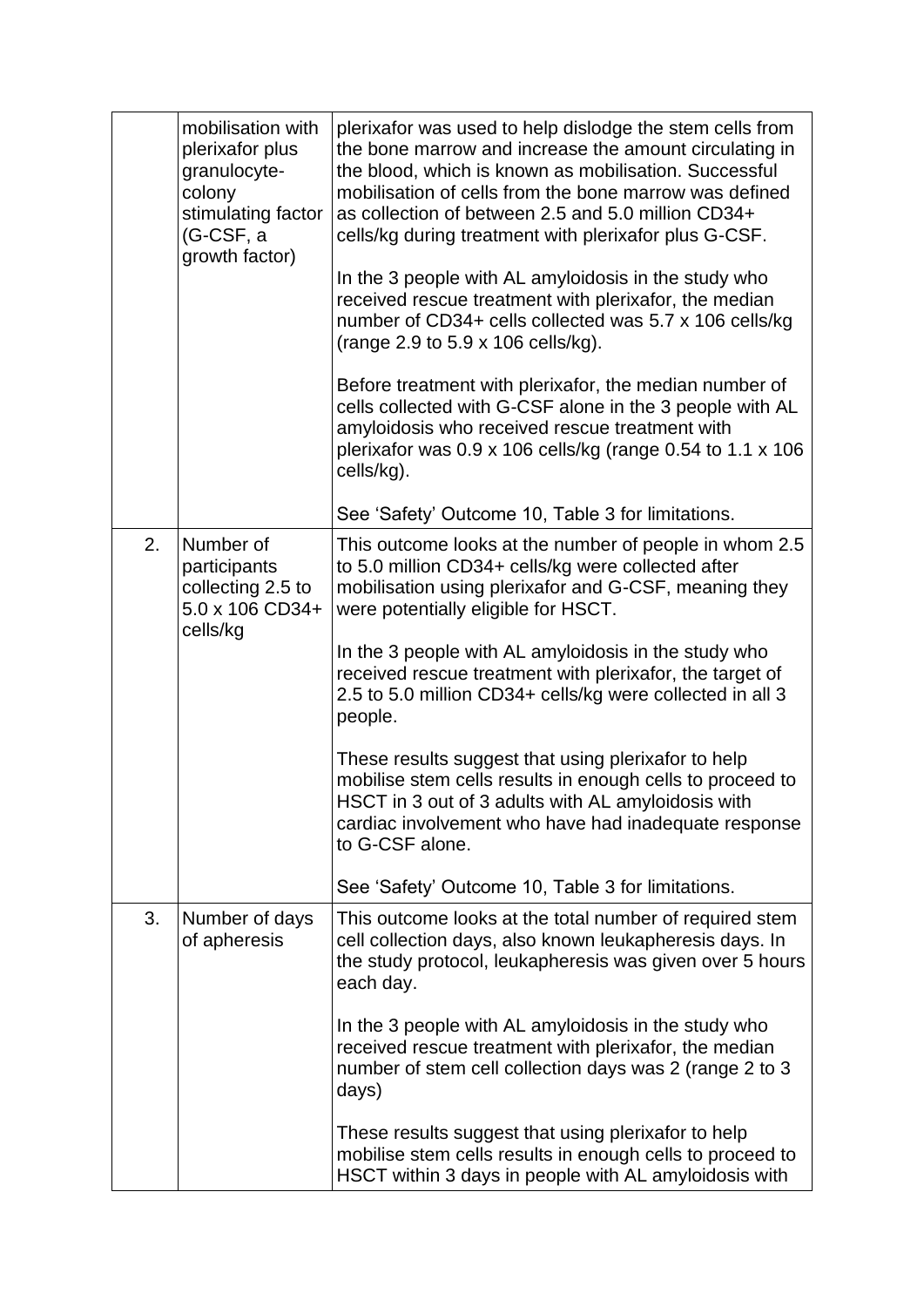|    |                                                          | cardiac involvement who have had inadequate response<br>to G-CSF alone.                                                                                                                                                |
|----|----------------------------------------------------------|------------------------------------------------------------------------------------------------------------------------------------------------------------------------------------------------------------------------|
|    |                                                          | See 'Safety' Outcome 10, Table 3 for limitations.                                                                                                                                                                      |
| 4. | Number of<br>participants<br>proceeding to<br>transplant | This outcome looks at the number of people who had<br>HSCT after receiving plerixafor and G-CSF.                                                                                                                       |
|    |                                                          | In the 3 people with AL amyloidosis in the study who<br>received rescue treatment with plerixafor, all 3<br>proceeded to HSCT.                                                                                         |
|    |                                                          | These results suggest that using plerixafor to help<br>mobilise stem cells can result in HSCT in 3 out of 3<br>adults with AL amyloidosis with cardiac involvement who<br>have had inadequate response to G-CSF alone. |
|    |                                                          | See 'Safety' Outcome 10, Table 3 for limitations.                                                                                                                                                                      |
| 5. | Number of days<br>to neutrophil<br>engraftment           | This outcome looks at the average number of days for<br>the number of neutrophils (a type of white blood cell) to<br>recover and reach a set level after HSCT (known as<br>engraftment).                               |
|    |                                                          | In the 3 people with AL amyloidosis in the study who<br>received rescue treatment with plerixafor, the median<br>number of days to neutrophil engraftment was 11 (range<br>9 to 12 days).                              |
|    |                                                          | These results suggest that using plerixafor in people with<br>AL amyloidosis with cardiac involvement who have had<br>inadequate response to G-CSF alone results in<br>neutrophil engraftment within 12 days of HSCT.  |
|    |                                                          | See 'Safety' Outcome 10, Table 3 for limitations.                                                                                                                                                                      |
| 6. | Number of days<br>to platelet<br>engraftment             | This outcome looks at the average number of days for<br>the number of platelets (a type of blood cell involved in<br>blood clotting) to recover and reach a set level after<br>HSCT (known as engraftment).            |
|    |                                                          | In the 3 people with AL amyloidosis in the study who<br>received rescue treatment with plerixafor, the median<br>number of days to platelet engraftment was 13 (range 12<br>to 16 days).                               |
|    |                                                          | These results suggest that using plerixafor in people with<br>AL amyloidosis with cardiac involvement who have had<br>inadequate response to G-CSF alone results in platelet<br>engraftment within 16 days of HSCT.    |